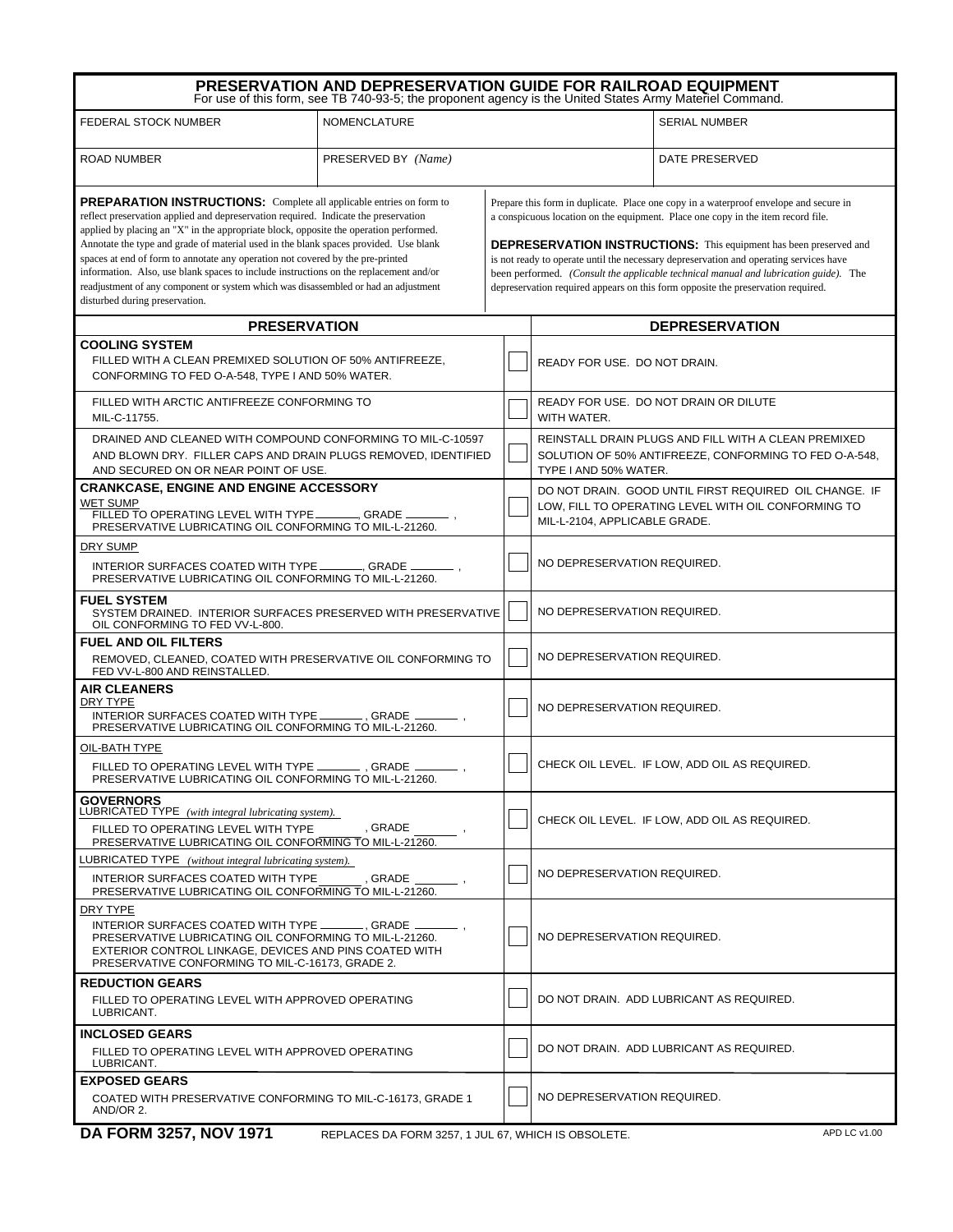| <b>PRESERVATION</b>                                                                                                                                                                                                                                                                                                    |  | <b>DEPRESERVATION</b>                                                                                                                                                                                                    |  |
|------------------------------------------------------------------------------------------------------------------------------------------------------------------------------------------------------------------------------------------------------------------------------------------------------------------------|--|--------------------------------------------------------------------------------------------------------------------------------------------------------------------------------------------------------------------------|--|
| <b>DRIVE BELTS AND PULLEYS</b><br>TENSION OF DRIVE BELTS RELEASED. PULLEY GROOVES COATED WITH<br>PRIMER CONFORMING TO FED TT-P-664.                                                                                                                                                                                    |  | ADJUST TENSION OF DRIVE BELTS.                                                                                                                                                                                           |  |
| <b>EXPOSED DRIVE CHAINS</b><br>COATED WITH PRESERVATIVE CONFORMING TO MIL-C-16173, GRADE 3 AND<br>PRESERVATIVE CONFORMING TO MIL-G-10924.                                                                                                                                                                              |  | NO DEPRESERVATION REQUIRED.                                                                                                                                                                                              |  |
| <b>CLUTCHES</b><br>DRY-DISC TYPE<br>INTERIOR COMPONENTS COATED WITH PRIMER CONFORMING TO FED<br>TT-P-664. SPRING-LOADED TYPE CLUTCH BLOCKED PARTIALLY OPEN.                                                                                                                                                            |  | REMOVE BLOCKS.                                                                                                                                                                                                           |  |
| <b>CONE TYPE</b><br>UNLINED SURFACES, AND INTERIOR AND EXTERIOR CONTROL<br>MECHANISMS COATED WITH PRIMER CONFORMING TO FED TT-P-664.                                                                                                                                                                                   |  | NO DEPRESERVATION REQUIRED.                                                                                                                                                                                              |  |
| JAW TYPE<br>CLUTCH JAWS, SHIFTER YOKES AND MACHINED SURFACES OF SHAFTS<br>COATED WITH PRESERVATIVE CONFORMING TO MIL-C-16173, GRADE 2,<br>INTERIOR CLUTCH CONTROL MECHANISM COATED WITH PRIMER<br>CONFORMING TO FED TT-P-664.                                                                                          |  | NO DEPRESERVATION REQUIRED.                                                                                                                                                                                              |  |
| <b>BAND AND SHOE TYPE</b><br>DRUM FACING, AND INTERIOR AND EXTERIOR CONTROL MECHANISMS<br>COATED WITH PRIMER CONFORMING TO FED TT-P-664.                                                                                                                                                                               |  | NO DEPRESERVATION REQUIRED.                                                                                                                                                                                              |  |
| <b>CLUTCH AIR CYLINDER</b><br>INTERIOR SURFACES OR CYLINDER COATED WITH PRESERVATIVE OIL<br>CONFORMING TO FED VV-L-800. EXPOSED PORTIONS OF PISTON ROD<br>COATED WITH PRESERVATIVE CONFORMING TO MIL-G-10924.                                                                                                          |  | NO DEPRESERVATION REQUIRED.                                                                                                                                                                                              |  |
| CLUTCH HYDRAULIC CONTROL<br>HOUSING FILLED TO OPERATING LEVEL WITH APPROVED OPERATING<br>FLUID. EXPOSED PORTIONS OF PISTON ROD COATED WITH PRESERVATIVE<br>CONFORMING TO MIL-G-10924.                                                                                                                                  |  | CHECK LEVEL OF FLUID. IF LOW, ADD FLUID OF THE TYPE<br>REQUIRED BY THE LUBRICATION ORDER.                                                                                                                                |  |
| <b>BRAKES</b><br>AIR BRAKES (Assembled on equipment)(Open track storage)<br>ACTUATE BRAKES FOUR OR FIVE TIMES PER MONTH                                                                                                                                                                                                |  | NO DEPRESERVATION REQUIRED.                                                                                                                                                                                              |  |
| AIR BRAKES (Assembled on equipment)(Under cocoon)<br>DRAIN PLUGS REMOVED AND/OR DRAIN COCKS OPENED. SYSTEM BLOWN<br>DRY WITH DRY COMPRESSED AIR. REMOVED DRAIN PLUGS BAGGED.<br>IDENTIFIED AND SECURED ON OR NEAR PLACE OF USE.                                                                                        |  | REINSTALL REMOVED DRAIN PLUGS AND/OR CLOSE DRAIN<br>COCKS.                                                                                                                                                               |  |
| AIR BRAKES (Removed from equipment)<br>INTERIOR SURFACES OF CYLINDERS AND RESERVOIR, AND PISTONS<br>COATED WITH PRESERVATIVE CONFORMING TO MIL-L-3150. OPENINGS TO<br>INTERIOR OF CYLINDERS, RESERVOIRS, VALVES, COCKS, DIRT<br>COLLECTORS. AND PIPE OPENINGS SEALED WITH TAPE CONFORMING TO<br>FED PPP-T-60, TYPE IV. |  | REMOVE TAPE FROM OPENINGS. REINSTALL BRAKES ON<br>EQUIPMENT.                                                                                                                                                             |  |
| <b>HYDRAULIC BRAKES</b><br>SYSTEM FILLED TO OPERATING LEVEL WITH APPROVED HYDRAULIC FLUID.<br>BRAKE DRUM FACING AND CONTROL MECHANISM COATED WITH PRIMER<br>CONFORMING TO FED TT-P-664.                                                                                                                                |  | NO DEPRESERVATION REQUIRED.                                                                                                                                                                                              |  |
| <b>HAND BRAKES</b><br>INTERIOR ROTATING OR MOVABLE PARTS WITHIN HAND BRAKE HOUSING<br>COATED WITH PRESERVATIVE CONFORMING TO MIL-G-10924.                                                                                                                                                                              |  | NO DEPRESERVATION REQUIRED.                                                                                                                                                                                              |  |
| <b>AIR COMPRESSORS</b><br>ATIVE LUBRICATING OIL CONFORMING TO MIL-L-21260. AIR RECEIVER<br>TANK DRAIN PLUGS REMOVED AND/OR DRAIN COCKS OPEN. REMOVED<br>DRAIN PLUGS BAGGED. IDENTIFIED AND SECURED ON OR NEAR PLACE OF<br>USE.                                                                                         |  | DO NOT DRAIN. GOOD UNTIL FIRST REQUIRED OIL CHANGE.<br>CHECK OIL LEVEL. IF LOW, FILL TO OPERATING LEVEL WITH OIL<br>CONFORMING TO MIL-L-2104, APPLICABLE GRADE. REINSTALL<br>RECEIVER DRAIN PLUGS AND CLOSE DRAIN COCKS. |  |
| TANKS<br>GASOLINE, DIESEL AND OIL<br>PRESERVATIVE LUBRICATING OIL CONFORMING TO MIL-L-21260.                                                                                                                                                                                                                           |  | NO DEPRESERVATION REQUIRED.                                                                                                                                                                                              |  |
| WATER<br>DRAINED, FLUSHED WITH FRESH WATER AND BLOWN DRY, DRAIN PLUGS<br>REMOVED AND VALVES IN OPEN POSITION. REMOVED DRAIN PLUGS<br>BAGGED, IDENTIFIED AND SECURED ON OR NEAR PLACE OF USE.                                                                                                                           |  | REINSTALL DRAIN PLUGS AND CLOSE VALVES.                                                                                                                                                                                  |  |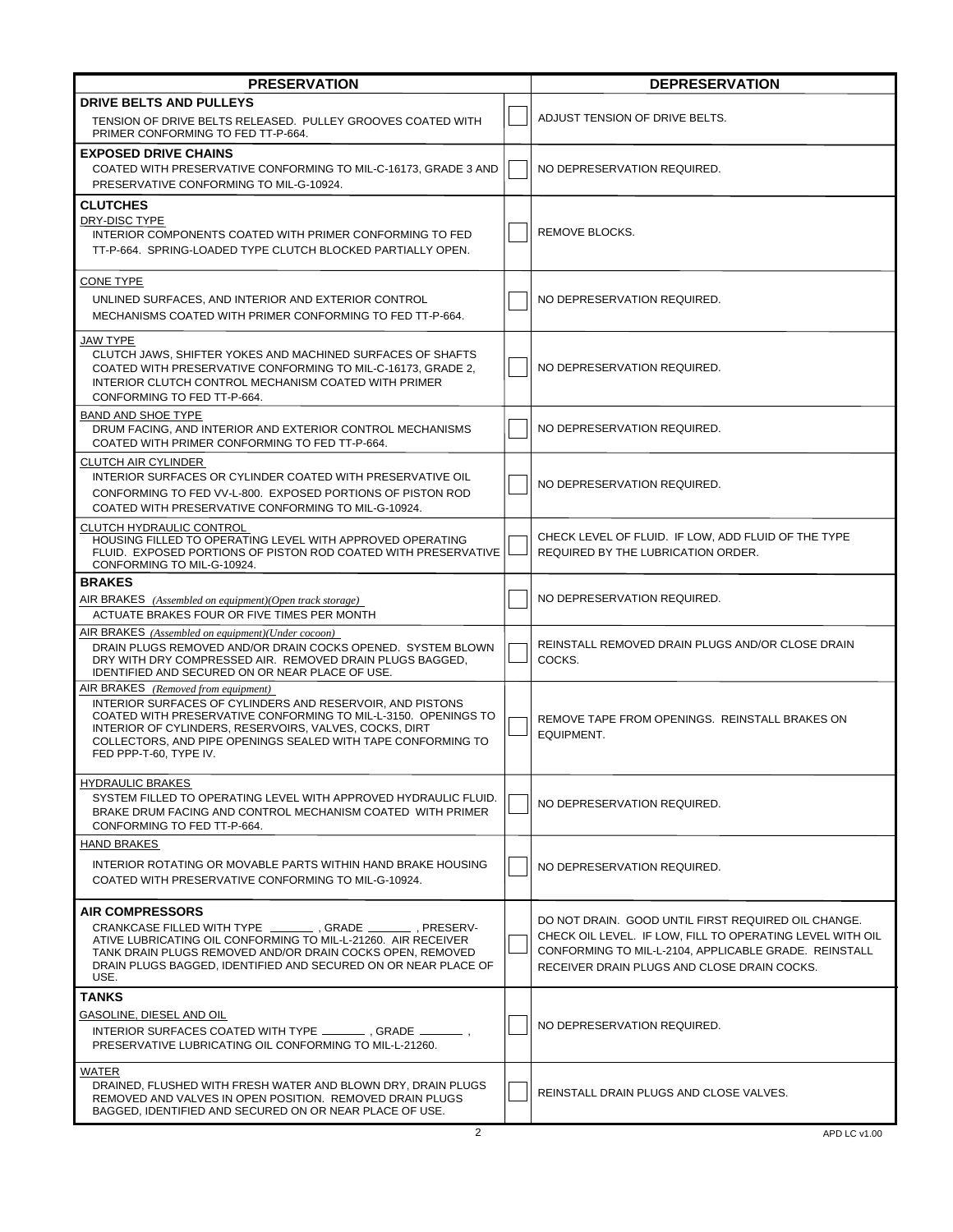| <b>PRESERVATION</b>                                                                                                                                                                                                                                                                                                                                                                                                                                                                                                           |  | <b>DEPRESERVATION</b>                                                                                                                        |  |
|-------------------------------------------------------------------------------------------------------------------------------------------------------------------------------------------------------------------------------------------------------------------------------------------------------------------------------------------------------------------------------------------------------------------------------------------------------------------------------------------------------------------------------|--|----------------------------------------------------------------------------------------------------------------------------------------------|--|
| AIR<br>INTERIOR SURFACES COATED WITH TYPE GRADE .<br>PRESERVATIVE LUBRICATING OIL CONFORMING TO MIL-L-21260.                                                                                                                                                                                                                                                                                                                                                                                                                  |  | NO DEPRESERVATION REQUIRED.                                                                                                                  |  |
| <b>DISTRIBUTORS AND MAGNETOS</b><br>METALLIC SURFACES WITHIN BREAKER COMPARTMENT, EXCEPT<br>CONTACT POINTS, COATED WITH TYPE , GRADE<br>PRESERVATIVE LUBRICATING OIL CONFORMING TO MIL-L-21260. OIL WICK<br>OF SHAFT AND CAM LUBRICATED WITH SEVERAL DROPS OF LIGHT OIL.                                                                                                                                                                                                                                                      |  | NO DEPRESERVATION REQUIRED.                                                                                                                  |  |
| <b>HEATING AND POTABLE WATER SYSTEMS</b><br>DRAINED AND BLOWN DRY. REMOVED DRAIN PLUGS BAGGED, IDENTIFIED<br>AND SECURED NEAR PLACE OF USE.                                                                                                                                                                                                                                                                                                                                                                                   |  | <b>REINSTALL DRAIN PLUGS.</b>                                                                                                                |  |
| <b>MANIFOLDS, EXHAUST PIPES AND MUFFLERS</b><br>COATED WITH HEAT RESISTING PAINT CONFORMING TO MIL-P-14105 OR<br>WITH PRESERVATIVE CONFORMING TO MIL-C-16173, GRADE 1.                                                                                                                                                                                                                                                                                                                                                        |  | NO DEPRESERVATION REQUIRED.                                                                                                                  |  |
| <b>HYDRAULIC SYSTEMS</b> ( <i>Except hydraulic brakes</i> )<br>FILLED TO OPERATING LEVEL WITH APPROVED HYDRAULIC FLUID. PISTONS<br>RETRACTED AND SECURED. EXPOSED PORTIONS OF RODS AND<br>OPERATING VALVE CONTROLS COATED WITH PRESERVATIVE CONFORMING<br>TO MIL-C-11796, CLASS 3 AND WRAPPED WITH BARRIER MATERIAL<br>CONFORMING TO MIL-B-121, TYPE 1 GRADE A, CLASS 2.                                                                                                                                                      |  | REMOVE WRAP FROM RODS AND OPERATING VALVE CONTROLS.                                                                                          |  |
| <b>BEARINGS</b><br>SHEAVE, BOOM AND OTHER BEARINGS OF EXPOSED ASSEMBLIES<br>LUBRICATED AS SPECIFIED IN APPLICABLE LUBRICATION ORDER.                                                                                                                                                                                                                                                                                                                                                                                          |  | NO DEPRESERVATION REQUIRED.                                                                                                                  |  |
| <b>SANDBOXES</b><br>SAND REMOVED AND BOX CLEANED. REMOVED PLUGS BAGGED,<br>IDENTIFIED AND SECURED ON OR NEAR PLACE OF USE.                                                                                                                                                                                                                                                                                                                                                                                                    |  | REINSTALL PLUGS AND FILL WITH SAND.                                                                                                          |  |
| <b>STANDBY HEATERS</b><br>DRAINED AND BLOWN DRY. REMOVED DRAIN PLUGS BAGGED, IDENTIFIED<br>AND SECURED TO HEATER.                                                                                                                                                                                                                                                                                                                                                                                                             |  | REINSTALL DRAIN PLUGS AND FILL HEATERS.                                                                                                      |  |
| <b>FOOD HANDLING EQUIPMENT</b><br>SURFACES VULNERABLE TO CORROSION COATED WITH PRESERVATIVE<br>CONFORMING TO MIL-C-10382. DOORS OF ICE LOCKERS AND<br>REFRIGERATORS BLOCKED OPEN. INTERIOR SURFACES OF PUMPS AND<br>ATOMIZERS ON OIL BURNERS OF RANGES COATED WITH TYPE<br>GRADE _________, PRESERVATIVE LUBRICATING OIL CONFORMING TO<br>MIL-L-21260. OPENINGS INTO OIL BURNERS SEALED WITH TAPE<br>CONFORMING TO FED PPP-T-60, TYPE IV. FIRESIDES OF STOVES COATED<br>WITH PRESERVATIVE CONFORMING TO MIL-C-16173, GRADE 1. |  | REMOVE PRESERVATIVE CONFORMING TO MIL-C-10382. CLOSE<br>DOORS OF ICE LOCKERS AND REFRIGERATORS. REMOVE TAPE<br>FROM OPENINGS OF OIL BURNERS. |  |
| ELECTRICAL AND AIR OPERATED EQUIPMENT<br>HORNS AND BELLS (Mounted on equipment)<br>OPENINGS IN HORNS AND BELLS SEALED WITH TAPE CONFORMING TO<br>FED PPP-T-60, TYPE IV.                                                                                                                                                                                                                                                                                                                                                       |  | REMOVE TAPE FROM OPENINGS.                                                                                                                   |  |
| HORNS AND BELLS (Removed from equipment)<br>PACKAGED IN ACCORDANCE WITH MIL-P-116, METHOD IC-2 AND STORED<br>ON EQUIPMENT.                                                                                                                                                                                                                                                                                                                                                                                                    |  | REMOVE PACKAGING AND REINSTALL HORNS AND BELLS ON<br>EQUIPMENT.                                                                              |  |
| GAGES AND INSTRUMENTS<br>CLEANED BY THE MOST APPLICABLE PROCESS OF MIL-P-116.                                                                                                                                                                                                                                                                                                                                                                                                                                                 |  | NO DEPRESERVATION REQUIRED.                                                                                                                  |  |
| <b>RECEPTACLES</b><br>WEATHER EXPOSED RECEPTACLES SEALED WITH TAPE CONFORMING TO<br>FED PPP-T-60, TYPE IV.                                                                                                                                                                                                                                                                                                                                                                                                                    |  | REMOVE TAPE.                                                                                                                                 |  |
| CONTROL CABINETS, PANEL BOARDS AND ELECTRICAL BOXES<br>FERROUS METAL BUS BARS AND OTHER FERROUS METAL SURFACES NOT<br>REQUIRING REMOVAL OF PRESERVATIVE COATED WITH PRESERVATIVE<br>CONFORMING TO FED VV-P-236.                                                                                                                                                                                                                                                                                                               |  | NO DEPRESERVATION REQUIRED.                                                                                                                  |  |
| GENERATORS AND ELECTRIC MOTORS (Except traction motors)(Mounted<br>on equipment)<br>FERROUS METAL SLIP RINGS COATED WITH PRESERVATIVE CONFORMING<br>TO MIL-C-10382. OPENINGS SEALED WITH TAPE CONFORMING TO FED<br>PPP-T-60, TYPE IV.                                                                                                                                                                                                                                                                                         |  | REMOVE TAPE FROM OPENINGS.                                                                                                                   |  |
| GENERATORS AND ELECTRIC MOTORS (Except traction motors)<br>(Removed from equipment)<br>PRESERVED IN ACCORDANCE WITH MIL-P-116, METHOD II AND STORED ON                                                                                                                                                                                                                                                                                                                                                                        |  | REMOVE PACKAGING AND REINSTALL GENERATORS AND<br>ELECTRIC MOTORS ON EQUIPMENT.                                                               |  |
| EQUIPMENT.<br><b>BATTERIES</b><br>BATTERIES REMOVED.                                                                                                                                                                                                                                                                                                                                                                                                                                                                          |  | INSTALL BATTERIES. SERVICE AND CHARGE IF NECESSARY.                                                                                          |  |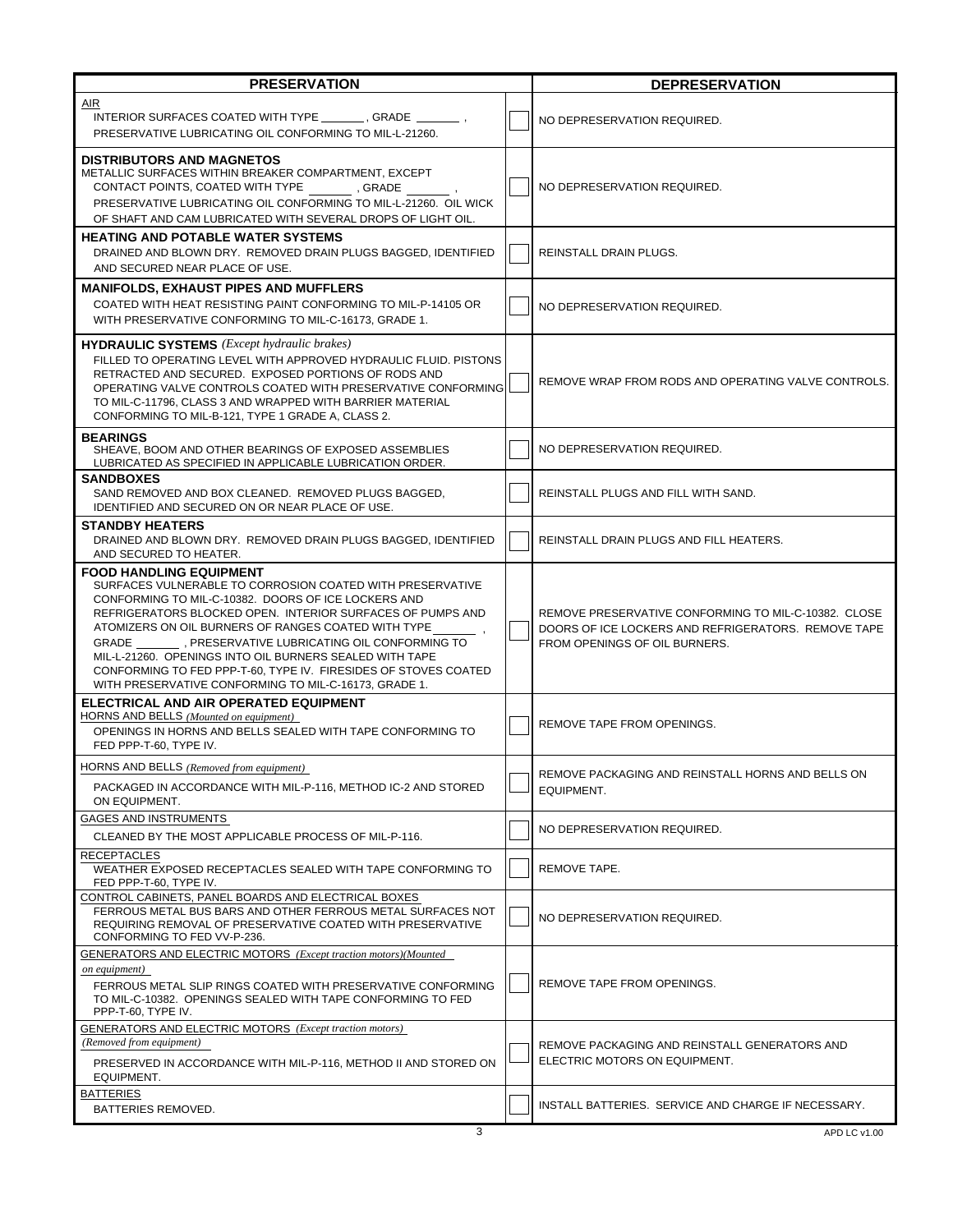| <b>PRESERVATION</b>                                                                                                                                                                                                                                                                                                                                                                                                                                                                                      |  | <b>DEPRESERVATION</b>                                                                                                                                                                                       |  |
|----------------------------------------------------------------------------------------------------------------------------------------------------------------------------------------------------------------------------------------------------------------------------------------------------------------------------------------------------------------------------------------------------------------------------------------------------------------------------------------------------------|--|-------------------------------------------------------------------------------------------------------------------------------------------------------------------------------------------------------------|--|
| <b>REFRIGERATION SYSTEMS</b><br>REFRIGERANT PUMPED DOWN, VALVES CLOSED. REFRIGERANT<br>COMPRESSOR FILLED TO OPERATING LEVEL WITH APPROVED OPERATING<br>OIL.                                                                                                                                                                                                                                                                                                                                              |  | OPEN VALVES, CHECK OIL LEVEL OF COMPRESSOR. IF LOW, ADD<br>OIL AS REQUIRED.                                                                                                                                 |  |
| <b>PUMPS</b> (Other than engine mounted)<br>WATER<br>INTERIOR SURFACES COATED WITH PRESERVATIVE CONFORMING TO                                                                                                                                                                                                                                                                                                                                                                                            |  | CLEAN AND FLUSH.                                                                                                                                                                                            |  |
| MIL-C-16173, GRADE 3.<br>INTERIOR SURFACES COATED WITH PRESERVATIVE CONFORMING TO                                                                                                                                                                                                                                                                                                                                                                                                                        |  | CLEAN AND FLUSH.                                                                                                                                                                                            |  |
| MIL-C-10382.<br>FUEL AND OIL                                                                                                                                                                                                                                                                                                                                                                                                                                                                             |  |                                                                                                                                                                                                             |  |
| INTERIOR SURFACES COATED WITH TYPE<br>GRADE ,<br>PRESERVATIVE LUBRICATING OIL CONFORMING TO MIL-L-21260.                                                                                                                                                                                                                                                                                                                                                                                                 |  | NO DEPRESERVATION REQUIRED.                                                                                                                                                                                 |  |
| <b>JOURNALS AND JOURNAL BOXES</b> (On assembled equipment)(Open<br><i>track storage</i> )<br>FRICTION BEARINGS                                                                                                                                                                                                                                                                                                                                                                                           |  |                                                                                                                                                                                                             |  |
| PACKING AND LUBRICANT REMOVED. JOURNALS CLEANED BY PROCESS<br>C-5 OF MIL-P-116 AND COATED WITH LUBRICATING OIL CONFORMING TO<br>FED VV-L-822. APPROVED JOURNAL PADS SOAKED IN THE LUBRICATING<br>OIL AND INSTALLED. JOURNAL BOX LIDS CLOSED.                                                                                                                                                                                                                                                             |  | NO DEPRESERVATION REQUIRED.                                                                                                                                                                                 |  |
| ROLLER BEARING<br>JOURNAL BOX FILLED TO PROPER OPERATING LEVEL WITH OIL OR GREASE<br>AS SPECIFIED IN APPLICABLE LUBRICATION ORDER.                                                                                                                                                                                                                                                                                                                                                                       |  | NO DEPRESERVATION REQUIRED.                                                                                                                                                                                 |  |
| <b>JOURNAL AND JOURNAL BOXES</b> (On assembled equipment) (Stored under                                                                                                                                                                                                                                                                                                                                                                                                                                  |  |                                                                                                                                                                                                             |  |
| cocoon)<br>FRICTION BEARING<br>PACKING AND LUBRICANT REMOVED. JOURNALS CLEANED BY PROCESS<br>C-5 OF MIL-P-116. JOURNALS COATED WITH TYPE<br>, GRADE<br>, PRESERVATIVE LUBRICATING OIL CONFORMING TO MIL-L-21260.<br>JOURNAL BOX LIDS OPEN.                                                                                                                                                                                                                                                               |  | CLEAN JOURNALS AND INSTALL APPROVED JOURNAL PADS.<br>FILL JOURNAL BOXES TO PROPER OPERATING LEVEL WITH<br>PRESCRIBED OIL. CLOSE JOURNAL BOX LIDS.                                                           |  |
| ROLLER BEARING<br>JOURNAL BOX FILLED TO PROPER OPERATING LEVEL WITH OIL OR GREASE<br>AS SPECIFIED IN APPLICABLE LUBRICATION ORDER.                                                                                                                                                                                                                                                                                                                                                                       |  | NO DEPRESERVATION REQUIRED.                                                                                                                                                                                 |  |
| <b>JOURNALS</b> (On wheel and axle assemblies)(Friction type)(Open or shed storage)                                                                                                                                                                                                                                                                                                                                                                                                                      |  |                                                                                                                                                                                                             |  |
| SURFACE AREA OF APPROXIMATELY 6 INCHES OF WHEEL DISK CLEANED<br>WIRE BRUSHING. JOURNALS CLEANED BY PROCESS C-5 OF MIL-P-116 AND<br>BY COATED WITH PRESERVATIVE CONFORMING TO MIL-C-16173, GRADE 4.<br>ENTIRE SURFACE OF JOURNALS AND AT LEAST 4 INCHES OF WHEEL DISK<br>SPRAY COATED WITH STRIPPABLE COMPOUND CONFORMING TO<br>MIL-C-16555, CLASS 1 TO A THICKNESS OF AT LEAST 0.040 INCH.                                                                                                               |  | REMOVE STRIPPABLE COATING AND PRESERVATIVE.                                                                                                                                                                 |  |
| <b>SIDE RODS</b><br>LUBRICATED IN ACCORDANCE WITH THE APPLICABLE LUBRICATION<br>ORDER.                                                                                                                                                                                                                                                                                                                                                                                                                   |  | NO DEPRESERVATION REQUIRED.                                                                                                                                                                                 |  |
| <b>TRACTION MOTORS</b> (On assembled equipment)(Open track storage)<br>GEAR HOUSING FILLED TO OPERATING LEVEL WITH APPROVED LUBRICANT.<br>COMMUTATORS COVERED WITH BARRIER MATERIAL CONFORMING TO<br>MIL-B-121. TYPE 1. GRADE A. DOUBLE THICKNESS OF BARRIER MATERIAL<br>CONFORMING TO MIL-B-121, TYPE 1, GRADE C MOLDED OVER MOTOR.<br>STRIPPABLE COATING CONFORMING TO MIL-C-16555, CLASS 1, SPRAYED<br>OVER COVERED AREAS AND ADJACENT METAL SURFACES. TENSION OF<br>TRACTION MOTOR BRUSHES RELEASED. |  | REMOVE STRIPPABLE COATING AND BARRIER MATERIAL FROM<br>MOTOR AND COMMUTATORS. REFILL GEAR HOUSING, IF<br>REQUIRED. TO OPERATING LEVEL WITH APPROVED LUBRICANT.<br>ADJUST TENSION OF TRACTION MOTOR BRUSHES. |  |
| <b>TRACTION MOTORS</b> (On assembled equipment)(Stored under cocoon)<br>GEAR HOUSING FILLED TO OPERATING LEVEL WITH APPROVED LUBRICANT.<br>TENSION OF TRACTION MOTOR BRUSHES RELEASED.                                                                                                                                                                                                                                                                                                                   |  | ADJUST TENSION OF TRACTION MOTOR BRUSHES. REFILL GEAR<br>HOUSING, IF REQUIRED, TO OPERATING LEVEL WITH APPROVED<br>LUBRICANT.                                                                               |  |
| <b>MOTOR AXLE SUSPENSION</b><br>PACKING REMOVED AND STORED ON EQUIPMENT. COVER PLATES<br>SECURED IN OPEN POSITION. BEARINGS COATED WITH TYPE<br>GRADE<br>, PRESERVATIVE LUBRICATING OIL CONFORMING TO<br>MIL-L-21260.                                                                                                                                                                                                                                                                                    |  | REINSTALL PACKING. FILL TO OPERATING LEVEL WITH<br>LUBRICATING OIL. PLACE COVERS IN CLOSED POSITIONS.                                                                                                       |  |
| <b>HINGES AND FASTENERS</b>                                                                                                                                                                                                                                                                                                                                                                                                                                                                              |  |                                                                                                                                                                                                             |  |
| PRESERVATIVE LUBRICATING OIL CONFORMING TO MIL-L-21260.                                                                                                                                                                                                                                                                                                                                                                                                                                                  |  | NO DEPRESERVATION REQUIRED.                                                                                                                                                                                 |  |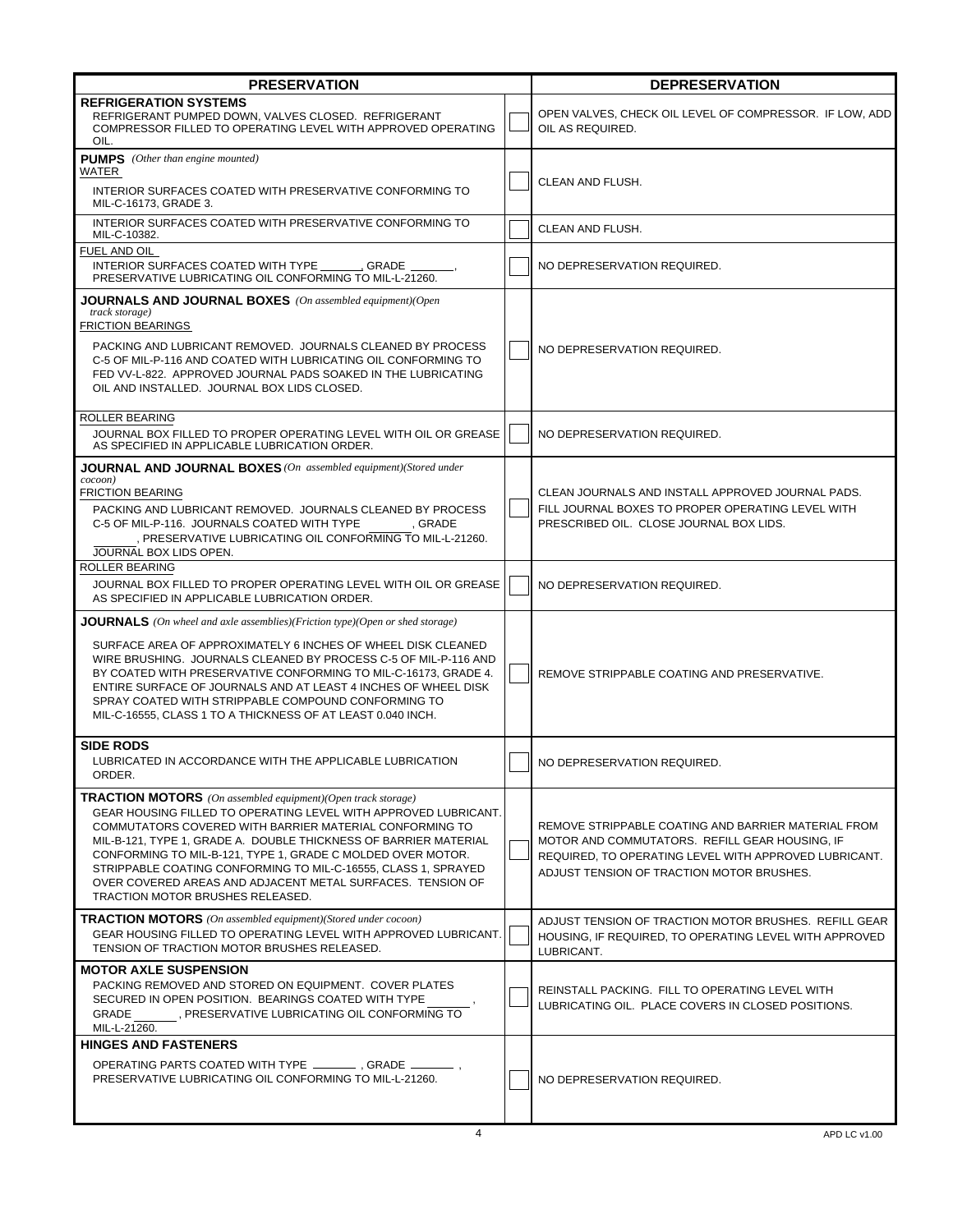| <b>PRESERVATION</b>                                                                                                                                                                                                                                                                                                                                                                                                                                                                                                                                                                                                                                                                                                                                                                                                                                                                                                                                                                                  |  | <b>DEPRESERVATION</b>                                                                                                                                                                                                                                                                                         |  |
|------------------------------------------------------------------------------------------------------------------------------------------------------------------------------------------------------------------------------------------------------------------------------------------------------------------------------------------------------------------------------------------------------------------------------------------------------------------------------------------------------------------------------------------------------------------------------------------------------------------------------------------------------------------------------------------------------------------------------------------------------------------------------------------------------------------------------------------------------------------------------------------------------------------------------------------------------------------------------------------------------|--|---------------------------------------------------------------------------------------------------------------------------------------------------------------------------------------------------------------------------------------------------------------------------------------------------------------|--|
| <b>SPARE TRUCK ASSEMBLIES</b> (W/o traction motors)(Outside storage)<br>JOURNALS CLEANED BY PROCESS C-5 OF MIL-P-116. JOURNALS COATED<br>GRADE PRESERVATIVE LUBRICATING<br>WITH TYPE<br>OIL CONFORMING TO MIL-L-21260. DOUBLE THICKNESS OF BARRIER<br>MATERIAL CONFORMING TO MIL-B-121, TYPE 1, GRADE C PLACED OVER<br>JOURNAL BOX OPENING AND LID CLOSED. STRIPPABLE COATING<br>CONFORMING TO MIL-C-16555, CLASS 1 SPRAYED OVER DUST GUARD<br>PLUG, BETWEEN WHEEL HUB AND BACK OF JOURNAL BOX LID.                                                                                                                                                                                                                                                                                                                                                                                                                                                                                                  |  | REMOVE STRIPPABLE COATING AND BARRIER MATERIAL. CLEAN<br>JOURNALS AND INSTALL APPROVED JOURNAL PADS. FILL<br>JOURNAL BOXES TO PROPER OPERATING LEVEL WITH<br>PRESCRIBED OIL. CLOSE JOURNAL BOX LIDS.                                                                                                          |  |
| <b>SPARE TRUCK ASSEMBLIES</b> (With traction motors)(Outside storage)<br>JOURNALS CLEANED BY PROCESS C-5 OF MIL-P-116. JOURNALS COATED<br>WITH TYPE __________, GRADE _________, PRESERVATIVE LUBRICATING OIL<br>CONFORMING TO MIL-L-21260. DOUBLE THICKNESS OF BARRIER MATERIAL<br>CONFORMING TO MIL-B-121, TYPE 1, GRADE C PLACED OVER JOURNAL BOX<br>OPENING AND LID CLOSED. STRIPPABLE COATING CONFORMING TO<br>MIL-C-16555, CLASS 1 SPRAYED OVER DUST GUARD PLUG, BETWEEN<br>WHEEL HUB AND BACK OF JOURNAL BOX AND AROUND JOURNAL BOX<br>LID. TRACTION MOTOR GEAR HOUSING FILLED TO OPERATING LEVEL WITH<br>APPROVED LUBRICANT. COMMUTATORS COVERED WITH BARRIER<br>MATERIAL CONFORMING TO MIL-B-121, TYPE 1, GRADE A. TENSION OF<br>TRACTION MOTOR BRUSHES RELEASED. DOUBLE THICKNESS OF BARRIER<br>MATERIAL CONFORMING TO MIL-B-121, TYPE 1, GRADE C MOLDED OVER<br>MOTOR AND STRIPPABLE COATING CONFORMING TO MIL-C-16555, CLASS 1<br>SPRAYED OVER COVERED AREA AND ADJACENT METAL SURFACES. |  | REMOVE STRIPPABLE COATING AND BARRIER MATERIAL FROM<br>JOURNAL BOX, TRACTION MOTOR HOUSING AND<br>COMMUTATORS. CLEAN JOURNALS AND INSTALL APPROVED<br>JOURNAL PADS. FILL JOURNAL BOXES TO PROPER OPERATING<br>LEVEL WITH PRESCRIBED OIL. CLOSE JOURNAL BOX LIDS.<br>ADJUST TENSION OF TRACTION MOTOR BRUSHES. |  |
| <b>SPARE TRUCK ASSEMBLIES</b> (W/o traction motors)(stored under cocoon)<br>JOURNALS CLEANED BY PROCESS C-5 OF MIL-P-116. JOURNALS COATED<br>WITH TYPE<br>, GRADE , PRESERVATIVE LUBRICATING<br>OIL CONFORMING TO MIL-L-21260. JOURNAL BOXES CLEANED AND DRIED,<br>AND LIDS LEFT IN OPEN POSITION.                                                                                                                                                                                                                                                                                                                                                                                                                                                                                                                                                                                                                                                                                                   |  | CLEAN JOURNALS AND INSTALL APPROVED JOURNAL PADS.<br>FILL JOURNAL BOXES TO PROPER OPERATING LEVEL WITH<br>PRESCRIBED OIL. CLOSE JOURNAL BOX LIDS.                                                                                                                                                             |  |
| <b>SPARE TRUCK ASSEMBLIES</b> (With traction motors)(Stored under cocoon)<br>JOURNALS CLEANED BY PROCESS C-5 OF MIL-P-116. JOURNALS COATED<br>WITH TYPE<br>, GRADE<br>, PRESERVATIVE LUBRICATING<br>OIL CONFORMING TO MIL-L-21260. JOURNAL BOXES CLEANED AND DRIED.<br>AND LIDS LEFT IN OPEN POSITION. TRACTION MOTOR GEAR HOUSING<br>FILLED TO OPERATING LEVEL WITH APPROVED LUBRICANT. TENSION OF<br>TRACTION MOTOR BRUSHES RELEASED.                                                                                                                                                                                                                                                                                                                                                                                                                                                                                                                                                              |  | CLEAN JOURNALS AND INSTALL APPROVED JOURNAL PADS.<br>FILL JOURNAL BOXES TO PROPER OPERATING LEVEL WITH<br>PRESCRIBED OIL. CLOSE JOURNAL BOX LIDS. ADJUST TENSION<br>OF TRACTION MOTOR BRUSHES. REFILL GEAR HOUSING, IF<br>REQUIRED, TO OPERATING LEVEL WITH APPROVED LUBRICANT.                               |  |
| <b>COMPONENTS REMOVED</b><br>PACKAGED AND STORED IN TOOLBOX.                                                                                                                                                                                                                                                                                                                                                                                                                                                                                                                                                                                                                                                                                                                                                                                                                                                                                                                                         |  | REMOVE PACKAGING AND REINSTALL IN ACCORDANCE WITH<br>MATCHMARKING.                                                                                                                                                                                                                                            |  |
| PACKAGED AND PACKED IN BOX AND SECURED IN A PROTECTED<br>LOCATION ON THE EQUIPMENT.                                                                                                                                                                                                                                                                                                                                                                                                                                                                                                                                                                                                                                                                                                                                                                                                                                                                                                                  |  | UNPACK, REMOVE PACKAGING AND REINSTALL IN ACCORDANCE<br>WITH MATCHMARKING.                                                                                                                                                                                                                                    |  |
| <b>COCOONED AND DEHUMIDIFICATION EQUIPMENT INSTALLED</b>                                                                                                                                                                                                                                                                                                                                                                                                                                                                                                                                                                                                                                                                                                                                                                                                                                                                                                                                             |  | REMOVE COCOON SKIN AND DEHUMIDIFICATION EQUIPMENT.                                                                                                                                                                                                                                                            |  |
| <b>COMPONENTS LOOSENED AND/OR PLACED IN OPEN POSITION FOR</b><br>PROVIDING VENTILATION                                                                                                                                                                                                                                                                                                                                                                                                                                                                                                                                                                                                                                                                                                                                                                                                                                                                                                               |  | TIGHTEN AND/OR PLACE IN CLOSED POSITION COMPONENTS<br>LOOSENED OR LEFT OPEN FOR VENTILATION.                                                                                                                                                                                                                  |  |
|                                                                                                                                                                                                                                                                                                                                                                                                                                                                                                                                                                                                                                                                                                                                                                                                                                                                                                                                                                                                      |  |                                                                                                                                                                                                                                                                                                               |  |
|                                                                                                                                                                                                                                                                                                                                                                                                                                                                                                                                                                                                                                                                                                                                                                                                                                                                                                                                                                                                      |  |                                                                                                                                                                                                                                                                                                               |  |
|                                                                                                                                                                                                                                                                                                                                                                                                                                                                                                                                                                                                                                                                                                                                                                                                                                                                                                                                                                                                      |  |                                                                                                                                                                                                                                                                                                               |  |